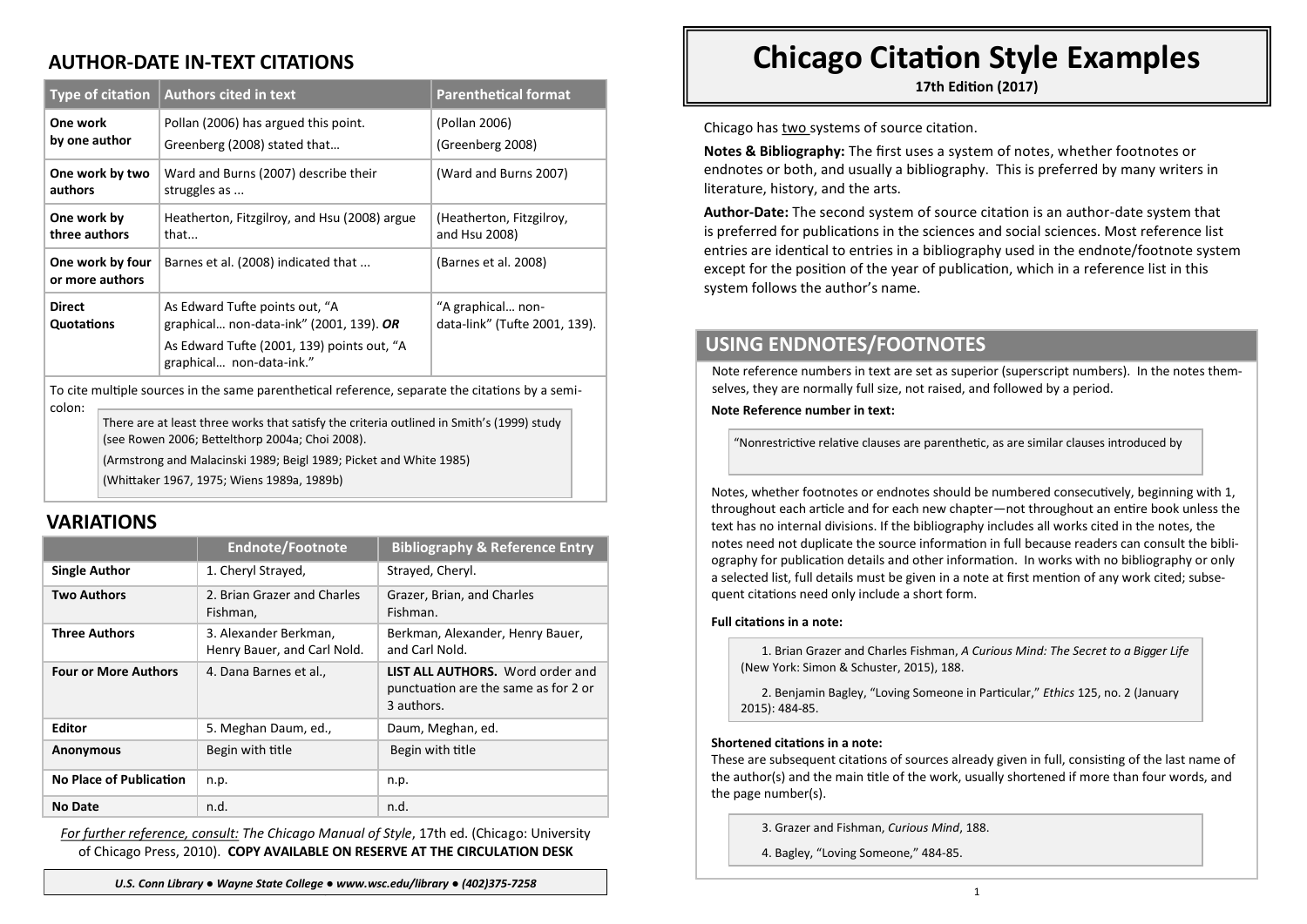The abbreviation *ibid* usually refers to a single work cited in the note immediately preceding. In a departure from previous editions, Chicago **discourages** the use of ibid in favor of shortened citations. To avoid repetition, the title of a work just cited may be omitted.

#### **Bibliography:**

Sometimes an annotated paper will require either a full or selected bibliography. It is usually arranged in a single alphabetical list at the end of the paper. Most bibliography entries are identical to entries in reference list used in the Author-Date system except for the position of the year of publication, which is instead placed at the end of the entry.

> ENDNOTE/FOOTNOTE BIBLOGRAPHY ENTRY Faulkner, William. *Absalom, Absalom!* New York: Vintage Books, 1990.

> AUTHOR-DATE REFERENCE LIST ENTRY Faulkner, William. 1990. *Absalom, Absalom!* New York: Vintage Books.

## **BOOKS**

### *General Format*

#### **Endnote/Footnote:**

**1. Firstname Lastname,** *Title of Book: Subtitle of Book***, edition, trans./ed. Firstname Lastname (Place of Publication: Publisher, Year of Publication), page numbers.** 

#### **Bibliographic Entry:**

**Lastname, Firstname.** *Title of Book: Subtitle of Book***, edition. Edited/Translated by Firstname Lastname. Place of Publication: Publisher. Year of Publication.**

#### **Author-Date Reference Entry:**

**Lastname, Firstname. Year of Publication.** *Title of Book: Subtitle of Book***, edition. Edited/ Translated by Firstname Lastname. Place of Publication: Publisher.**

### *Book with Author(s)*

#### **Endnote/Footnote:**

2. Cheryl Strayed, *Wild: From Lost to Found on the Pacific Crest Trail* (New York: Alfred A. Knopf, 2012), 87-88.

3. Brian Grazer and Charles Fishman, *A Curious Mind: The Secret to a Bigger Life* (New York: Simon & Schuster, 2015), 188.

#### **Bibliographic Entry:**

Strayed, Cheryl. *Wild: From Lost to Found on the Pacific Crest Trail.* New York: Alfred A. Knopf. 2012.

Grazer, Brian, and Charles Fishman. *A Curious Mind: The Secret to a Bigger Life.* New York: Simon & Schuster. 2015.

### **Author-Date Reference Entry:**

Strayed, Cheryl. 2012. *Wild: From Lost to Found on the Pacific Crest Trail.* New York: Alfred A. Knopf. Grazer, Brian, and Charles Fishman. 2015. *A Curious Mind: The Secret to a Bigger Life.* New York: Simon & Schuster.

### *Blogs*

#### **Endnote/Footnote:**

- **6. Firstname Lastname, "Title of Blog Post,"** *Name of Blog* **(blog),** *Name of Larger Publication if Applicable***, Date of Post, URL.**
- 7. Deb Amlen, "One Who Gives a Hoot," *Wordplay* (blog), *New York Times*, January 26, 2015, http://wordplay.blogs.nytimes.com/2015/01/26/one-who-gives-a-hoot/.

#### **Bibliographic Entry:**

- **Lastname, Firstname. "Title of Blog Post."** *Name of Blog* **(blog).** *Name of Larger Publication if Applicable***, Date of Post. URL.**
- Amlen, Deb. "One Who Gives a Hoot." *Wordplay* (blog). *New York Times*, January 26, 2015. http://wordplay.blogs.nytimes.com/2015/01/26/one-who-gives-a-hoot/.

#### **Author-Date Reference Entry:**

- **Lastname, Firstname. Year of Publication. "Title of Blog Post."** *Name of Blog* **(blog),** *Name of Larger Publication if Applicable***. Date of Post. URL.**
- Amlen, Deb. 2015. "One Who Gives a Hoot." *Wordplay* (blog), *New York Times*. January 26, 2015. http://wordplay.blogs.nytimes.com/2015/01/26/one-who-gives-a-hoot/.

## *Social Media*

#### **Endnote/Footnote:**

- **8. Firstname Lastname (Screen Name), "Quote as much as first 160 characters/spaces of post," Type of Post, Date of Post, URL.**
- 9. Conan O'Brien (@ConanOBrien), "In honor of Earth Day, I'm recycling my tweets," Twitter, April 22, 2015, 11:10 a.m., https://twitter.com/ConanOBrien/status/590940792967016448.
- 10. Junot Díaz, "Always surprises my students when I tell them that the 'real' medieval was more diverse than the fake ones most of us consume," Facebook, Feburary 24, 2016, http:// www.facebook.com/junotdiaz.writer/posts/972495572815454

#### **Bibliographic Entry:**

- **Lastname, Firstname "(Screen Name), "Quote as much as first 160 characters/spaces of post." Type of Post, Date of Post. URL.**
- O'Brien, Conan (@ConanOBrien). "In honor of Earth Day, I'm recycling my tweets." Twitter, April 22, 2015, 11:10 a.m. https://twitter.com/ConanOBrien/status/590940792967016448.
- Díaz, Junot. "Always surprises my students when I tell them that the 'real' medieval was more diverse than the fake ones most of us consume." Facebook, February 24, 2016. http:// www.facebook.com/junotdiaz.writer/posts/972495572815454.

#### **Author-Date Reference Entry:**

#### **Lastname, Firstname "(Screen Name). Year of Publication. "Quote as much as first 160 characters/ spaces of post." Type of Post, Date of Post. URL.**

- O'Brien, Conan (@ConanOBrien). 2015. "In honor of Earth Day, I'm recycling my tweets." Twitter, April 22, 2015, 11:10 a.m. https://twitter.com/ConanOBrien/status/590940792967016448.
- Díaz, Junot. 2016. "Always surprises my students when I tell them that the 'real' medieval was more diverse than the fake ones most of us consume." Facebook, February 24, 2016. http:// www.facebook.com/junotdiaz.writer/posts/972495572815454.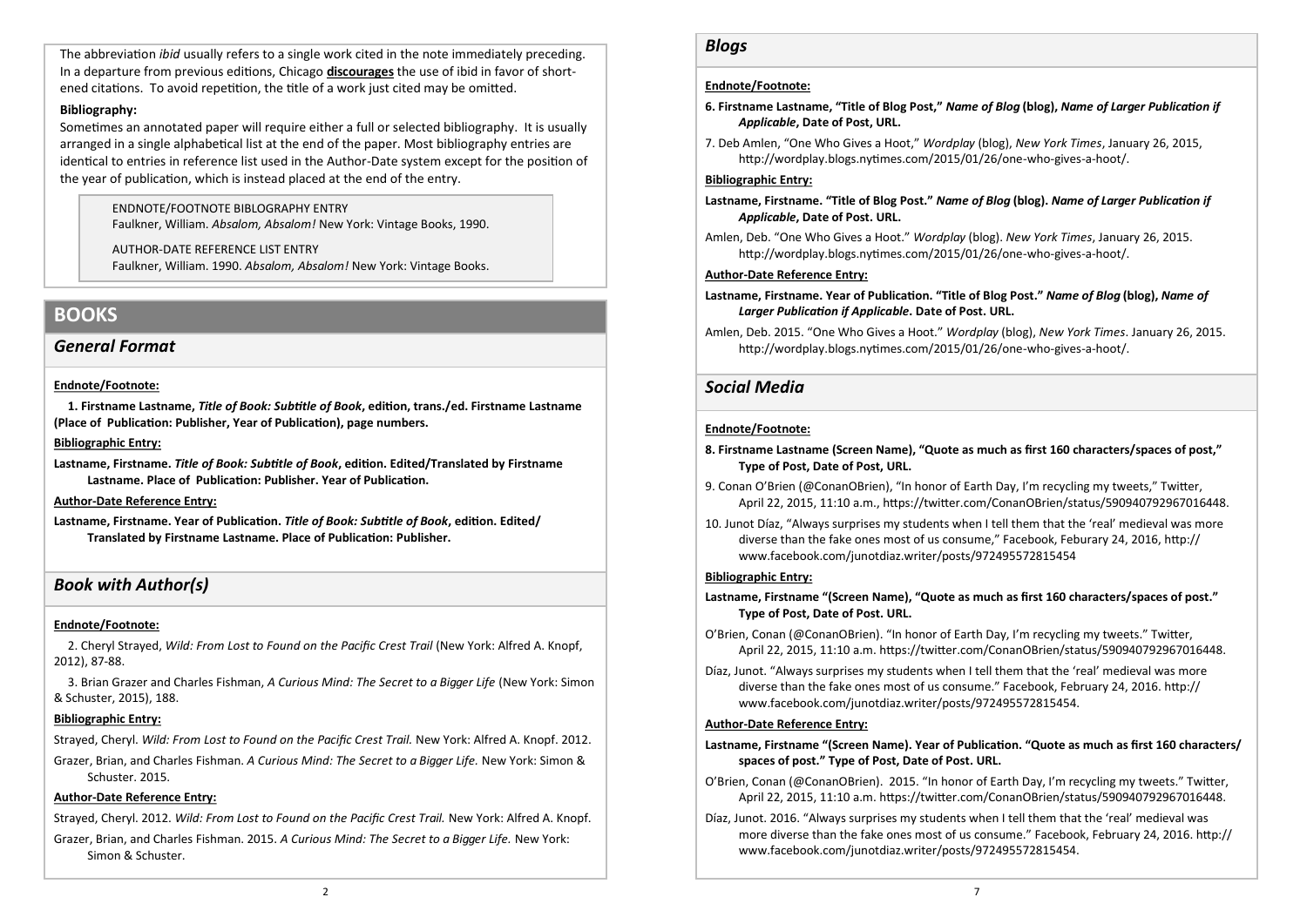## **WEBSITES, BLOGS, AND SOCIAL MEDIA**

## *General Websites—No Named Author*

#### **Endnote/Footnote:**

**1. "Title of Web Page" or Description of Web Page (website), Title or Description of the Site as a Whole, Owner or Sponsor of the Site***,* **updated/last modified/accessed date, URL.** 

2. "Apps for Office Sample Pack," Office Dev Center, Microsoft Corporation, updated October 20, 2015, https://code.msdn.microsoft.com/office/Apps-for-Office-code-d)4762b7.

3. City of Ithaca, New York (website), CivicPlus Content Management System, accessed April 6, 2016, http://www.cityofithaca.org/.

#### **Bibliographic Entry:**

**Owner or Sponsor of Website. "Title of Web Page" or Description of Web Page (website). Title or Description of the Site as a Whole. Updated/Last modified/Accessed Date. URL.** 

Microsoft Corporation. "Apps for Office Sample Pack." Office Dev Center. Updated October 20, 2015. https://code.msdn.microsoft.com/office/Apps-for-Office-code-d)4762b7.

CivicPlus Content Management System. City of Ithaca, New York (website). Accessed April 6, 2016. http://www.cityofithaca.org/.

#### **Author-Date Reference Entry:**

**Owner or Sponsor of Website. Year of Publication. "Title of Web Page" or Description of Web Page (website). Title or Description of the Site as a Whole. Updated/Last modified/Accessed Date. URL.** 

Microsoft Corporation. 2015. "Apps for Office Sample Pack." Office Dev Center. Updated October 20, 2015. https://code.msdn.microsoft.com/office/Apps-for-Office-code-d)4762b7.

CivicPlus Content Management System. n.d. City of Ithaca, New York (website). Accessed April 6, 2016. http://www.cityofithaca.org/.

## *General Websites—Named Author*

#### **Endnote/Footnote:**

**4. Firstname Lastname, "Title of Web Page" or Description of Web Page (website), Title or Description of the Site as a Whole, Owner or Sponsor of the Site***,* **updated/last modified/accessed date, URL.** 

5. Richard G. Heck, Jr., "About the Philosophical Gourmet Report," Last modified August 5, 2016, http://rgheck.frege.org/philosophy/aboutpgr.php

#### **Bibliographic Entry:**

- **Lastname, Firstname. "Title of Web Page" or Description of Web Page (website). Title or Description of the Site as a Whole, Owner or Sponsor of the Site. Updated/last modified/ accessed Date. URL.**
- Heck, Jr., Richard G. "About the Philosophical Gourmet Report." Last modified August 5, 2016. http://rgheck.frege.org/philosophy/aboutpgr.php

#### **Author-Date Reference Entry:**

- **Lastname, Firstname. Year of Publication. "Title of Web Page" or Description of Web Page (website). Title or Description of the Site as a Whole, Owner or Sponsor of the Site. Updated/last modified/accessed Date. URL.**
- Heck, Jr., Richard G. 2016. "About the Philosophical Gourmet Report." Last modified August 5, 2016. http://rgheck.frege.org/philosophy/aboutpgr.php

### *Book with an Editor*

#### **Endnote/Footnote:**

4. Meghan Daum, ed., *Selfish, Shallow, and Self-Absorbed: Sixteen Writers on the Decision Not to Have Kids* (New York: Picador, 2015), 32.

#### **Bibliographic Entry:**

Daum, Meghan, ed. *Selfish, Shallow, and Self-Absorbed: Sixteen Writers on the Decision Not to Have Kids.* New York: Picador. 2015.

#### **Author-Date Reference Entry:**

Daum, Meghan, ed. 2015. *Selfish, Shallow, and Self-Absorbed: Sixteen Writers on the Decision Not to Have Kids.* New York: Picador.

### *Book with an Author plus an Editor or Translator*

#### **Endnote/Footnote:**

5. Gabriel García Márquez, *Love in the Time of Cholera*, trans. Edith Grossman (London: Cape, 1988), 242-55.

6. Edward B. Tylor, *Researches into the Early Development of Mankind and the Development of Civilization*, ed. Paul Bohannan (Chicago: University of Chicago Press, 1964), 194.

#### **Bibliographic Entry:**

García Márquez, Gabriel. *Love in the Time of Cholera*. Translated by Edith Grossman. London: Cape. 1988.

Tylor, Edward B. *Researches into the Early Development of Mankind and the Development of Civilization*. Edited by Paul Bohannan. Chicago: University of Chicago Press. 1964.

#### **Author-Date Reference Entry:**

- García Márquez, Gabriel. 1988. *Love in the Time of Cholera*. Translated by Edith Grossman. London: Cape.
- Tylor, Edward B. *Researches into the Early Development of Mankind and the Development of Civilization*. 1964. Edited by Paul Bohannan. Chicago: University of Chicago Press.

## *Chapter or Contribution in a Book*

#### **Endnote/Footnote:**

7. Glenn Gould, "Streisand as Schwarzkopf," in *The Glenn Gould Reader*, ed. Tim Page (New York: Vintage Books, 1984), 310.

#### **Bibliographic Entry:**

Gould, Glen. "Streisand as Schwarzkopf." In *The Glenn Gould Reader*, edited by Tim Page, 308-11. New York: Vintage Books, 1984.

#### **Author-Date Reference Entry:**

Gould, Glen. 1984. "Streisand as Schwarzkopf." In *The Glenn Gould Reader*, edited by Tim Page, 308-11. New York: Vintage Books.